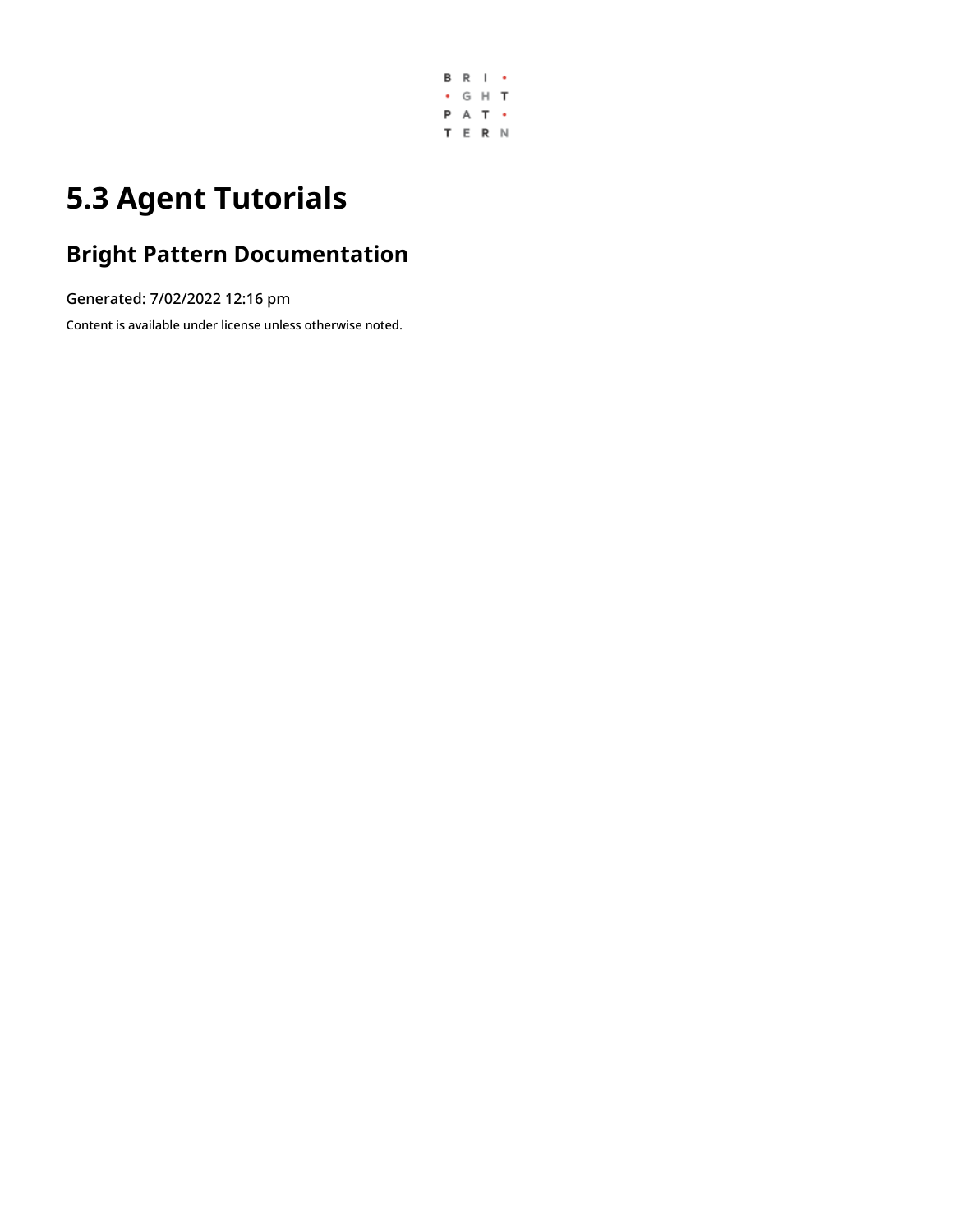# **Table of Contents**

<span id="page-1-0"></span>

| <b>Table of Contents</b>           | $\mathbf{2}$   |
|------------------------------------|----------------|
| Calendar                           | $\overline{3}$ |
| <b>Calls Tutorials</b>             | $\overline{3}$ |
| Articles                           | 3              |
| <b>Basic Information</b>           | 3              |
| <b>Accepting/Rejecting Calls</b>   | 3              |
| After Call Work and Dispositions   | 3              |
| <b>Callback Reservation</b>        | 3              |
| Conferences                        | 3              |
| <b>Consultations and Transfers</b> | 3              |
| Directory                          | 3              |
| Favorites                          | 3              |
| Follow-ups                         | 4              |
| Mute and Hold                      | 4              |
| <b>Placing Calls</b>               | 4              |
| Recording and Voice                | 4              |
| Redialing                          | 4              |
| <b>Remote Assistance</b>           | 4              |
| Sending Numeric Information        | 4              |
| <b>Service Queue</b>               | 4              |
| <b>Cases and Email</b>             | 4              |
| Chats                              | 5              |
| Contacts                           | 6              |
| <b>Knowledge Base</b>              | 7              |
| <b>Outbound Campaigns</b>          | 7              |
| Search                             | 7              |
| <b>States</b>                      | 7              |
|                                    |                |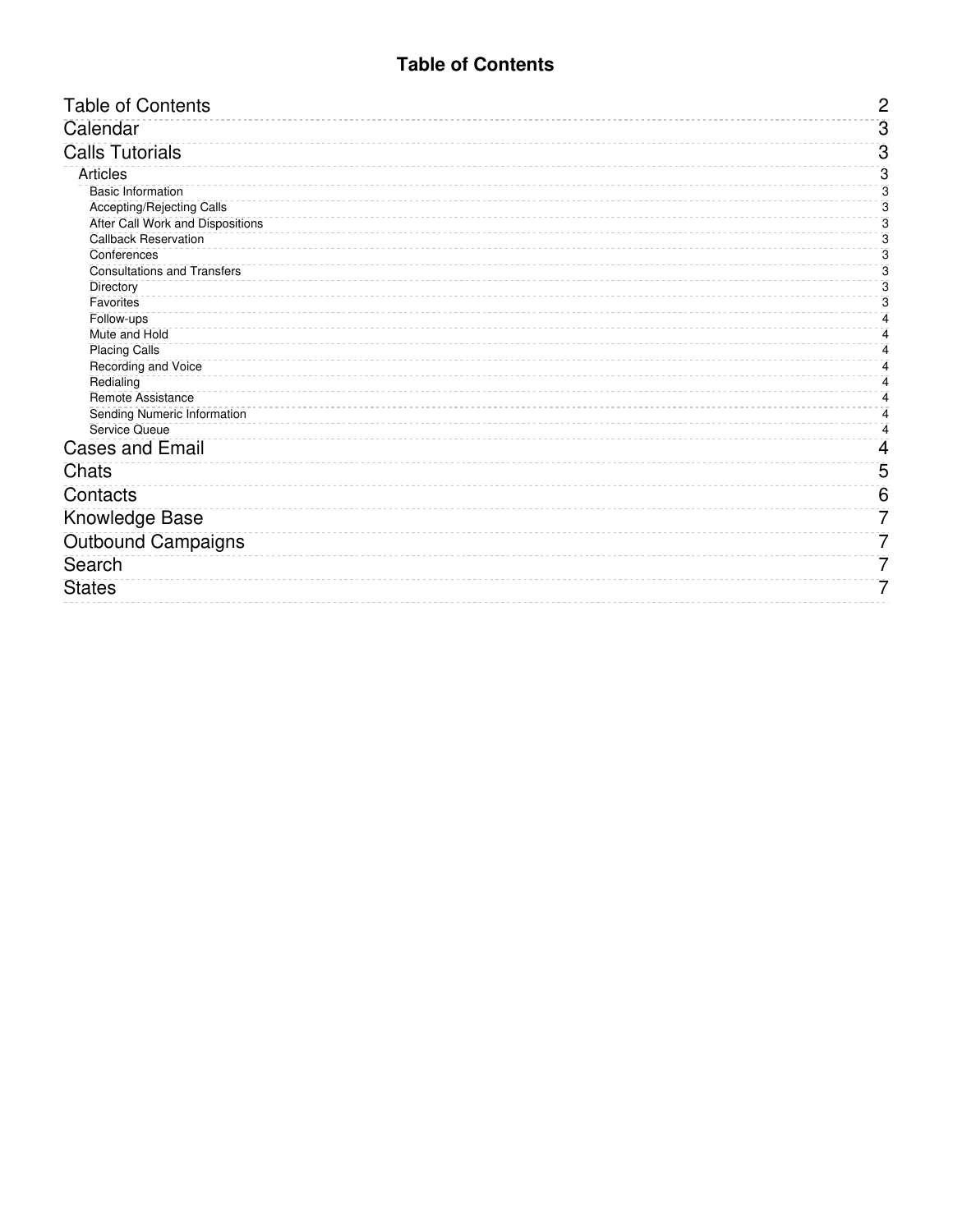# <span id="page-2-0"></span>**Calendar**

- [Overview](https://help.brightpattern.com/5.3:Agent-guide/Tutorials/Overview/?action=html-localimages-export#topic_agent-guide.2Ftutorials.2Fcalendar.2Foverview)
- How to Edit [Existing](https://help.brightpattern.com/5.3:Agent-guide/Tutorials/Overview/?action=html-localimages-export#topic_agent-guide.2Ftutorials.2Fcalendar.2Fhowtoeditexistingevents) Events
- How to Open the [Calendar](https://help.brightpattern.com/5.3:Agent-guide/Tutorials/Overview/?action=html-localimages-export#topic_agent-guide.2Ftutorials.2Fcalendar.2Fhowtoopenthecalendar)
- How to [Schedule](https://help.brightpattern.com/5.3:Agent-guide/Tutorials/Overview/?action=html-localimages-export#topic_agent-guide.2Ftutorials.2Fcalendar.2Fhowtoscheduleanevent) an Event

# <span id="page-2-1"></span>**Calls Tutorials**

These tutorials provide step-by-step instructions for everything related voice calls: dialing, accepting, transferring, muting, and flagging.

# <span id="page-2-2"></span>**Articles**

# <span id="page-2-3"></span>**Basic Information**

• Call [Controls](https://help.brightpattern.com/5.3:Agent-guide/Tutorials/Overview/?action=html-localimages-export#topic_agent-guide.2Ftutorials.2Fcalls.2Fcontrols)

# <span id="page-2-4"></span>**Accepting/Rejecting Calls**

- How to Answer an [Incoming](https://help.brightpattern.com/5.3:Agent-guide/Tutorials/Overview/?action=html-localimages-export#topic_agent-guide.2Ftutorials.2Fcalls.2Fhowtoansweranincomingcall) Call
- How to Reject an [Incoming](https://help.brightpattern.com/5.3:Agent-guide/Tutorials/Overview/?action=html-localimages-export#topic_agent-guide.2Ftutorials.2Fcalls.2Fhowtorejectanincomingcall) Call

## <span id="page-2-5"></span>**After Call Work and Dispositions**

- [Dispositions](https://help.brightpattern.com/5.3:Agent-guide/Tutorials/Overview/?action=html-localimages-export#topic_agent-guide.2Ftutorials.2Fcalls.2Fhowtoenterdispositionsandnotes) and Notes
- How to [Wrap](https://help.brightpattern.com/5.3:Agent-guide/Tutorials/Overview/?action=html-localimages-export#topic_agent-guide.2Ftutorials.2Fcalls.2Fhowtowrapupafter-callwork) Up After Call Work

## <span id="page-2-6"></span>**Callback Reservation**

**• About Callback [Reservation](https://help.brightpattern.com/5.3:Agent-guide/Tutorials/Overview/?action=html-localimages-export#topic_agent-guide.2Ftutorials.2Fcalls.2Faboutcallbackreservation)** 

#### <span id="page-2-7"></span>**Conferences**

- How to Host a [Conference](https://help.brightpattern.com/5.3:Agent-guide/Tutorials/Overview/?action=html-localimages-export#topic_agent-guide.2Ftutorials.2Fcalls.2Fhowtohostaconference)
- How to Participate in a [Conference](https://help.brightpattern.com/5.3:Agent-guide/Tutorials/Overview/?action=html-localimages-export#topic_agent-guide.2Ftutorials.2Fcalls.2Fhowtoparticipateinaconference)

## <span id="page-2-8"></span>**Consultations and Transfers**

• How to Make [Consultations](https://help.brightpattern.com/5.3:Agent-guide/Tutorials/Overview/?action=html-localimages-export#topic_agent-guide.2Ftutorials.2Fcalls.2Fconsultationsandtransfers) and Transfers

#### <span id="page-2-9"></span>**Directory**

• How to Use the [Directory](https://help.brightpattern.com/5.3:Agent-guide/Tutorials/Overview/?action=html-localimages-export#topic_agent-guide.2Ftutorials.2Fcalls.2Fhowtousethedirectory)

#### <span id="page-2-10"></span>**Favorites**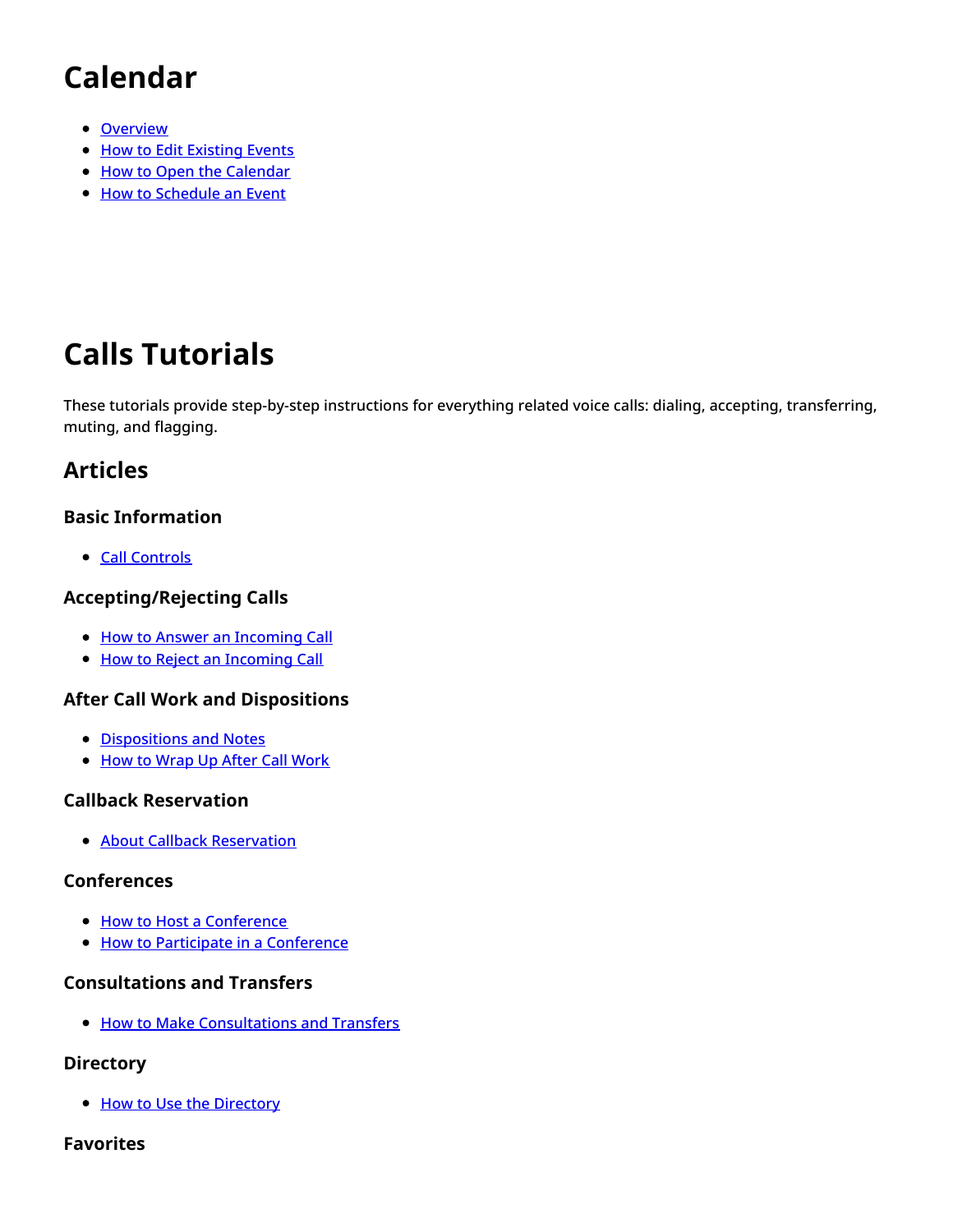• How to Use Favorite [Contacts](https://help.brightpattern.com/5.3:Agent-guide/Tutorials/Overview/?action=html-localimages-export#topic_agent-guide.2Ftutorials.2Fcalls.2Fhowtousefavoritecontacts)

### <span id="page-3-0"></span>**Follow-ups**

● How to Schedule a [Follow-up](https://help.brightpattern.com/5.3:Agent-guide/Tutorials/Overview/?action=html-localimages-export#topic_agent-guide.2Ftutorials.2Fcalls.2Fhowtoscheduleafollow-upactivity) Activity

### <span id="page-3-1"></span>**Mute and Hold**

- How to Hold and [Retrieve](https://help.brightpattern.com/5.3:Agent-guide/Tutorials/Overview/?action=html-localimages-export#topic_agent-guide.2Ftutorials.2Fcalls.2Fhowtoholdandretrieveacall) a Call
- How to [Mute](https://help.brightpattern.com/5.3:Agent-guide/Tutorials/Overview/?action=html-localimages-export#topic_agent-guide.2Ftutorials.2Fcalls.2Fhowtomuteacall) a Call
- How to [Release](https://help.brightpattern.com/5.3:Agent-guide/Tutorials/Overview/?action=html-localimages-export#topic_agent-guide.2Ftutorials.2Fcalls.2Fhowtoreleaseacall) a Call

## <span id="page-3-2"></span>**Placing Calls**

- How to Make an [Internal](https://help.brightpattern.com/5.3:Agent-guide/Tutorials/Overview/?action=html-localimages-export#topic_agent-guide.2Ftutorials.2Fcalls.2Fhowtomakeaninternalcall) Call
- How to Make an [Outbound](https://help.brightpattern.com/5.3:Agent-guide/Tutorials/Overview/?action=html-localimages-export#topic_agent-guide.2Ftutorials.2Fcalls.2Fhowtomakeanoutboundcall) Call
- How to Speed Dial [Through](https://help.brightpattern.com/5.3:Agent-guide/Tutorials/Overview/?action=html-localimages-export#topic_agent-guide.2Ftutorials.2Fcalls.2Fhowtospeeddialthroughexternalivrs) External IVRs

## <span id="page-3-3"></span>**Recording and Voice**

- How to Connect a Voice [Application](https://help.brightpattern.com/5.3:Agent-guide/Tutorials/Overview/?action=html-localimages-export#topic_agent-guide.2Ftutorials.2Fcalls.2Fhowtoconnectavoiceapplicationtoyourcall) to Your Call
- How to [Record](https://help.brightpattern.com/5.3:Agent-guide/Tutorials/Overview/?action=html-localimages-export#topic_agent-guide.2Ftutorials.2Fcalls.2Fhowtorecordacall) a Call
- How to Stop Call [Recording](https://help.brightpattern.com/5.3:Agent-guide/Tutorials/Overview/?action=html-localimages-export#topic_agent-guide.2Ftutorials.2Fcalls.2Fhowtostoporpausecallrecording)
- **.** How to Use [Prerecorded](https://help.brightpattern.com/5.3:Agent-guide/Tutorials/Overview/?action=html-localimages-export#topic_agent-guide.2Ftutorials.2Fcalls.2Fhowtousepre-recordedmessages) Messages
- Voice [Signatures](https://help.brightpattern.com/5.3:Agent-guide/Tutorials/Overview/?action=html-localimages-export#topic_agent-guide.2Ftutorials.2Fcalls.2Fhowtocollectavoicesignature)

## <span id="page-3-4"></span>**Redialing**

• How to Redial a [Previously](https://help.brightpattern.com/5.3:Agent-guide/Tutorials/Overview/?action=html-localimages-export#topic_agent-guide.2Ftutorials.2Fcalls.2Fhowtoredialapreviouslydialednumber) Dialed Number

## <span id="page-3-5"></span>**Remote Assistance**

- **Overview: Remote [Assistance](https://help.brightpattern.com/5.3:Agent-guide/Tutorials/Overview/?action=html-localimages-export#topic_agent-guide.2Ftutorials.2Fcalls.2Fremoteassistance) During Calls**
- How to Start Remote [Assistance](https://help.brightpattern.com/5.3:Agent-guide/Tutorials/Overview/?action=html-localimages-export#topic_agent-guide.2Ftutorials.2Fcalls.2Finitiateremoteassistancecall) During a Phone Call
- How to Transfer a Call with an Active Remote [Assistance](https://help.brightpattern.com/5.3:Agent-guide/Tutorials/Overview/?action=html-localimages-export#topic_agent-guide.2Ftutorials.2Fcalls.2Ftransfercallwithremoteassistance) Session

## <span id="page-3-6"></span>**Sending Numeric Information**

• How to Send Numeric [Information](https://help.brightpattern.com/5.3:Agent-guide/Tutorials/Overview/?action=html-localimages-export#topic_agent-guide.2Ftutorials.2Fcalls.2Fhowtosendnumericinformation)

## <span id="page-3-7"></span>**Service Queue**

**• How to Place a Call in a [Service](https://help.brightpattern.com/5.3:Agent-guide/Tutorials/Overview/?action=html-localimages-export#topic_agent-guide.2Ftutorials.2Fcalls.2Fhowtoplaceacallinaservicequeue) Queue** 

# <span id="page-3-8"></span>**Cases and Email**

• [Overview](https://help.brightpattern.com/5.3:Agent-guide/Tutorials/Overview/?action=html-localimages-export#topic_agent-guide.2Ftutorials.2Fcases.2Foverview)

#### Accepting Email

• How to [Accept](https://help.brightpattern.com/5.3:Agent-guide/Tutorials/Overview/?action=html-localimages-export#topic_agent-guide.2Ftutorials.2Fcases.2Fhowtoacceptanemail) an Email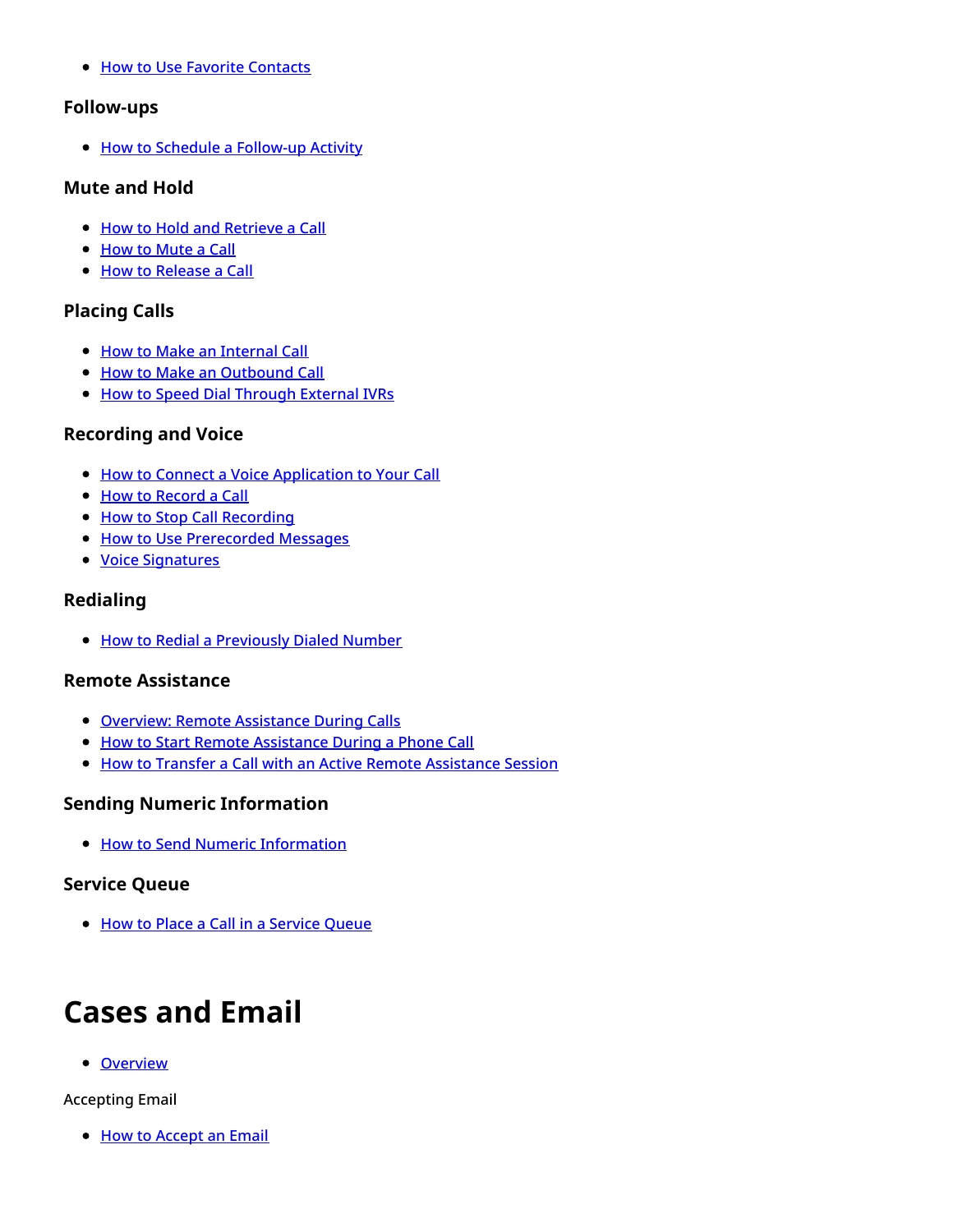#### Creating Cases

• How to [Create](https://help.brightpattern.com/5.3:Agent-guide/Tutorials/Overview/?action=html-localimages-export#topic_agent-guide.2Ftutorials.2Fcases.2Fhowtocreatenewcases) New Cases

#### Follow-ups

- How to Use Pinned Cases to Send a Follow-up [Outbound](https://help.brightpattern.com/5.3:Agent-guide/Tutorials/Overview/?action=html-localimages-export#topic_agent-guide.2Ftutorials.2Fcases.2Fhowtousepinnedcasestosendafollow-upoutboundemail) Email
- How to Use Cases to Send a Follow-up [Outbound](https://help.brightpattern.com/5.3:Agent-guide/Tutorials/Overview/?action=html-localimages-export#topic_agent-guide.2Ftutorials.2Fcases.2Fhowtosendafollow-upoutboundemail) Email

#### Fonts

• How to [Change](https://help.brightpattern.com/5.3:Agent-guide/Tutorials/Overview/?action=html-localimages-export#topic_agent-guide.2Ftutorials.2Fcases.2Fhowtochangedefaultemailfont) Default Email Font

#### Handling Email

- How to Close an Email without [Replying](https://help.brightpattern.com/5.3:Agent-guide/Tutorials/Overview/?action=html-localimages-export#topic_agent-guide.2Ftutorials.2Fcases.2Fhowtocloseanemailwithoutreplying)
- How to Change an [Assigned](https://help.brightpattern.com/5.3:Agent-guide/Tutorials/Overview/?action=html-localimages-export#topic_agent-guide.2Ftutorials.2Fcases.2Fhowtochangeanassignedemailservice) Email Service
- How to [Compose](https://help.brightpattern.com/5.3:Agent-guide/Tutorials/Overview/?action=html-localimages-export#topic_agent-guide.2Ftutorials.2Fcases.2Fhowtocomposeareply) a Reply
- How to [Transfer](https://help.brightpattern.com/5.3:Agent-guide/Tutorials/Overview/?action=html-localimages-export#topic_agent-guide.2Ftutorials.2Fcases.2Fhowtotransferanemail) an Email
- **.** How to [Forward](https://help.brightpattern.com/5.3:Agent-guide/Tutorials/Overview/?action=html-localimages-export#topic_agent-guide.2Ftutorials.2Fcases.2Fhowtoforwardanemail) an Email
- How to Send a New [Outbound](https://help.brightpattern.com/5.3:Agent-guide/Tutorials/Overview/?action=html-localimages-export#topic_agent-guide.2Ftutorials.2Fcases.2Fhowtosendanewoutboundemail) Email
- How to Save an [Email](https://help.brightpattern.com/5.3:Agent-guide/Tutorials/Overview/?action=html-localimages-export#topic_agent-guide.2Ftutorials.2Fcases.2Fhowtosaveanemailasadraft) as a Draft
- How to Copy and Paste [Images](https://help.brightpattern.com/5.3:Agent-guide/Tutorials/Overview/?action=html-localimages-export#topic_agent-guide.2Ftutorials.2Fcases.2Fhowtocopyandpasteimagesintoemail) into Email

#### Masking Data

How to Mask [Sensitive](https://help.brightpattern.com/5.3:Agent-guide/Tutorials/Overview/?action=html-localimages-export#topic_agent-guide.2Ftutorials.2Fcases.2Fhowtomasksensitivedata) Data

#### Print

• How to Print an [Email](https://help.brightpattern.com/5.3:Agent-guide/Tutorials/Overview/?action=html-localimages-export#topic_agent-guide.2Ftutorials.2Fcases.2Fhowtoprintanemail)

#### Retrieving Email from Queue

- How to [Retrieve](https://help.brightpattern.com/5.3:Agent-guide/Tutorials/Overview/?action=html-localimages-export#topic_agent-guide.2Ftutorials.2Fcases.2Fhowtoretrieveanemailfromtheteamqueue) an Email from the Team Queue
- How to Retrieve an Email from [Personal](https://help.brightpattern.com/5.3:Agent-guide/Tutorials/Overview/?action=html-localimages-export#topic_agent-guide.2Ftutorials.2Fcases.2Fhowtoretrieveanemailfromyourpersonalqueue) Queue

#### Reviewing Email

• How to Review an [Incoming](https://help.brightpattern.com/5.3:Agent-guide/Tutorials/Overview/?action=html-localimages-export#topic_agent-guide.2Ftutorials.2Fcases.2Fhowtoreviewanincomingemail) Email

# <span id="page-4-0"></span>**Chats**

**•** [Overview](https://help.brightpattern.com/5.3:Agent-guide/Tutorials/Overview/?action=html-localimages-export#topic_agent-guide.2Ftutorials.2Fchat.2Foverview)

Accepting/Rejecting Chats

- How to Accept a Chat [Request](https://help.brightpattern.com/5.3:Agent-guide/Tutorials/Overview/?action=html-localimages-export#topic_agent-guide.2Ftutorials.2Fchat.2Fhowtoacceptachatrequest)
- How to Reject a Chat [Request](https://help.brightpattern.com/5.3:Agent-guide/Tutorials/Overview/?action=html-localimages-export#topic_agent-guide.2Ftutorials.2Fchat.2Fhowtorejectachatrequest)

#### Audio/Video Chats

• How to Have an [Audio](https://help.brightpattern.com/5.3:Agent-guide/Tutorials/Overview/?action=html-localimages-export#topic_agent-guide.2Ftutorials.2Fchat.2Fhowtohaveanaudiochat) Chat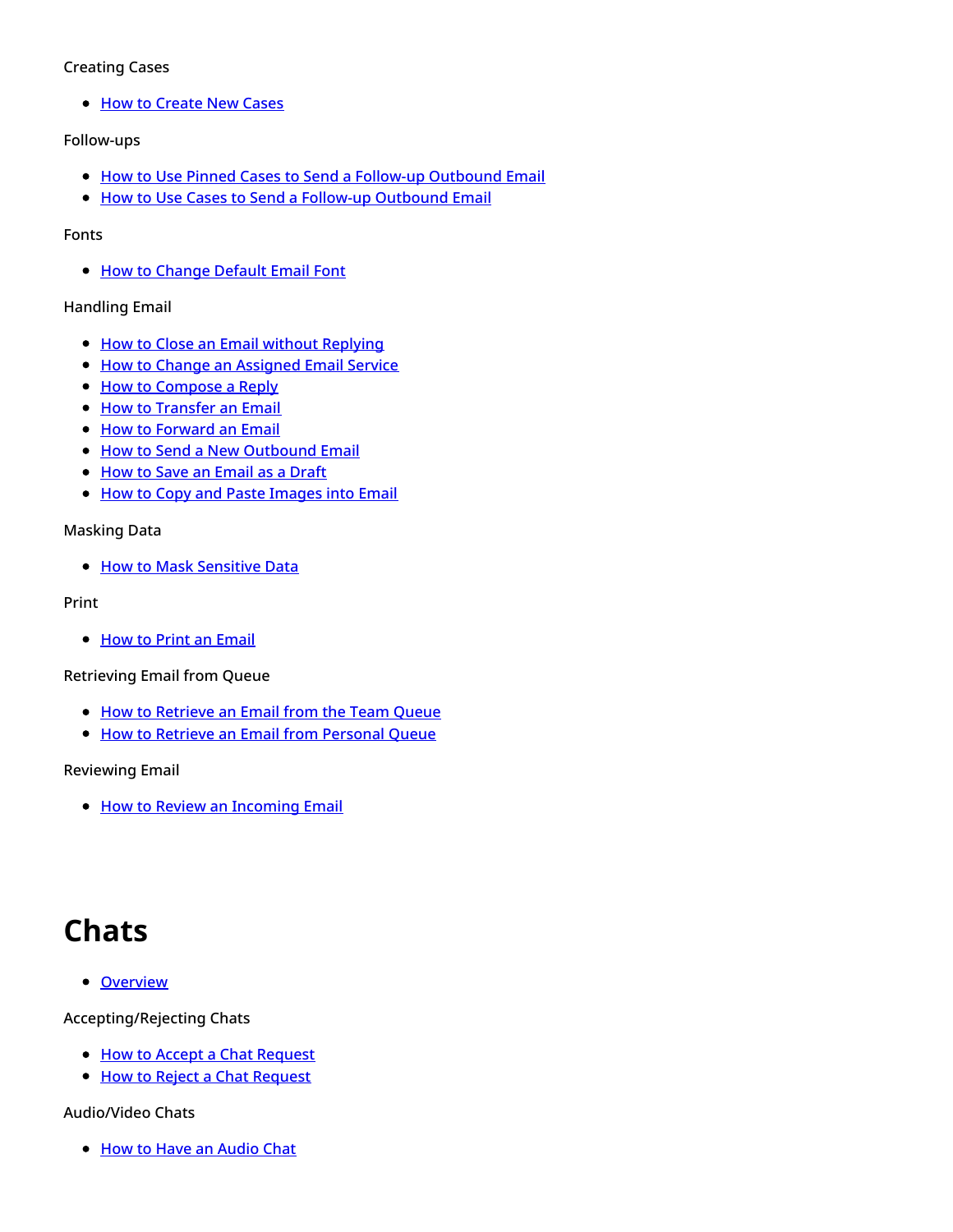• How to Have a [Video](https://help.brightpattern.com/5.3:Agent-guide/Tutorials/Overview/?action=html-localimages-export#topic_agent-guide.2Ftutorials.2Fchat.2Fhowtohaveavideochat) Chat

#### Canned Responses

**.** How to Create and Edit Canned Chat [Responses](https://help.brightpattern.com/5.3:Agent-guide/Tutorials/Overview/?action=html-localimages-export#topic_agent-guide.2Ftutorials.2Fchat.2Fhowtocreateandeditcannedchatresponses)

#### Co-browsing

- How to Co-browse with Surfly [Integration](https://help.brightpattern.com/5.3:Agent-guide/Tutorials/Overview/?action=html-localimages-export#topic_agent-guide.2Ftutorials.2Fchat.2Fsurflyco-browsing)
- How to [Co-browse](https://help.brightpattern.com/5.3:Agent-guide/Tutorials/Overview/?action=html-localimages-export#topic_agent-guide.2Ftutorials.2Fchat.2Fco-browsing)

#### Creating Cases

• How to Create a Case from a Chat [Session](https://help.brightpattern.com/5.3:Agent-guide/Tutorials/Overview/?action=html-localimages-export#topic_agent-guide.2Ftutorials.2Fchat.2Fhowtocreateacasefromachatsession)

#### Flagging Chats

• How to Flag an [Interaction](https://help.brightpattern.com/5.3:Agent-guide/Tutorials/Overview/?action=html-localimages-export#topic_agent-guide.2Ftutorials.2Fchat.2Fhowtoflagachatsession)

#### Follow-ups

• How to Schedule a [Follow-Up](https://help.brightpattern.com/5.3:Agent-guide/Tutorials/Overview/?action=html-localimages-export#topic_agent-guide.2Ftutorials.2Fchat.2Fhowtoscheduleafollow-upactivityfromachatsession) Activity from a Chat Session

#### Forms

• How to Send a [Secure](https://help.brightpattern.com/5.3:Agent-guide/Tutorials/Overview/?action=html-localimages-export#topic_agent-guide.2Ftutorials.2Fchat.2Fhowtosendasecureform) Form

#### Multiple Chats

• [Handling](https://help.brightpattern.com/5.3:Agent-guide/Tutorials/Overview/?action=html-localimages-export#topic_agent-guide.2Ftutorials.2Fchat.2Fhandlingmultiplechatsessions) Multiple Chat Sessions

#### Remote Assistance

- **.** Overview: Remote [Assistance](https://help.brightpattern.com/5.3:Agent-guide/Tutorials/Overview/?action=html-localimages-export#topic_agent-guide.2Ftutorials.2Fchat.2Fremoteassistance) in Chats
- How to Initiate Remote Assistance During a [Chat/SMS/Messaging](https://help.brightpattern.com/5.3:Agent-guide/Tutorials/Overview/?action=html-localimages-export#topic_agent-guide.2Ftutorials.2Fchat.2Finitiateremoteassistanceduringchat) Session
- How to Transfer a Remote [Assistance](https://help.brightpattern.com/5.3:Agent-guide/Tutorials/Overview/?action=html-localimages-export#topic_agent-guide.2Ftutorials.2Fchat.2Ftransferremoteassistanceduringchat) Session to a Different Agent During a Chat Session

#### Sending Chat Messages

- Chat [Messages](https://help.brightpattern.com/5.3:Agent-guide/Tutorials/Overview/?action=html-localimages-export#topic_agent-guide.2Ftutorials.2Fchat.2Fhowtosendchatmessages)
- **.** How to Send and Receive Pictures and [Documents](https://help.brightpattern.com/5.3:Agent-guide/Tutorials/Overview/?action=html-localimages-export#topic_agent-guide.2Ftutorials.2Fchat.2Fhowtosendandreceivepicturesanddocuments)

#### Terminating the Chat

• How to End a Chat [Session](https://help.brightpattern.com/5.3:Agent-guide/Tutorials/Overview/?action=html-localimages-export#topic_agent-guide.2Ftutorials.2Fchat.2Fhowtoendachatsession)

#### **Transfers**

• How to [Transfer](https://help.brightpattern.com/5.3:Agent-guide/Tutorials/Overview/?action=html-localimages-export#topic_agent-guide.2Ftutorials.2Fchat.2Fhowtotransferyourchatsession) Your Chat Session

# <span id="page-5-0"></span>**Contacts**

- [Overview](https://help.brightpattern.com/5.3:Agent-guide/Tutorials/Overview/?action=html-localimages-export#topic_agent-guide.2Ftutorials.2Fcontacts.2Foverview)
- How to Create a New [Contact](https://help.brightpattern.com/5.3:Agent-guide/Tutorials/Overview/?action=html-localimages-export#topic_agent-guide.2Ftutorials.2Fcontacts.2Fhowtocreateanewcontact)